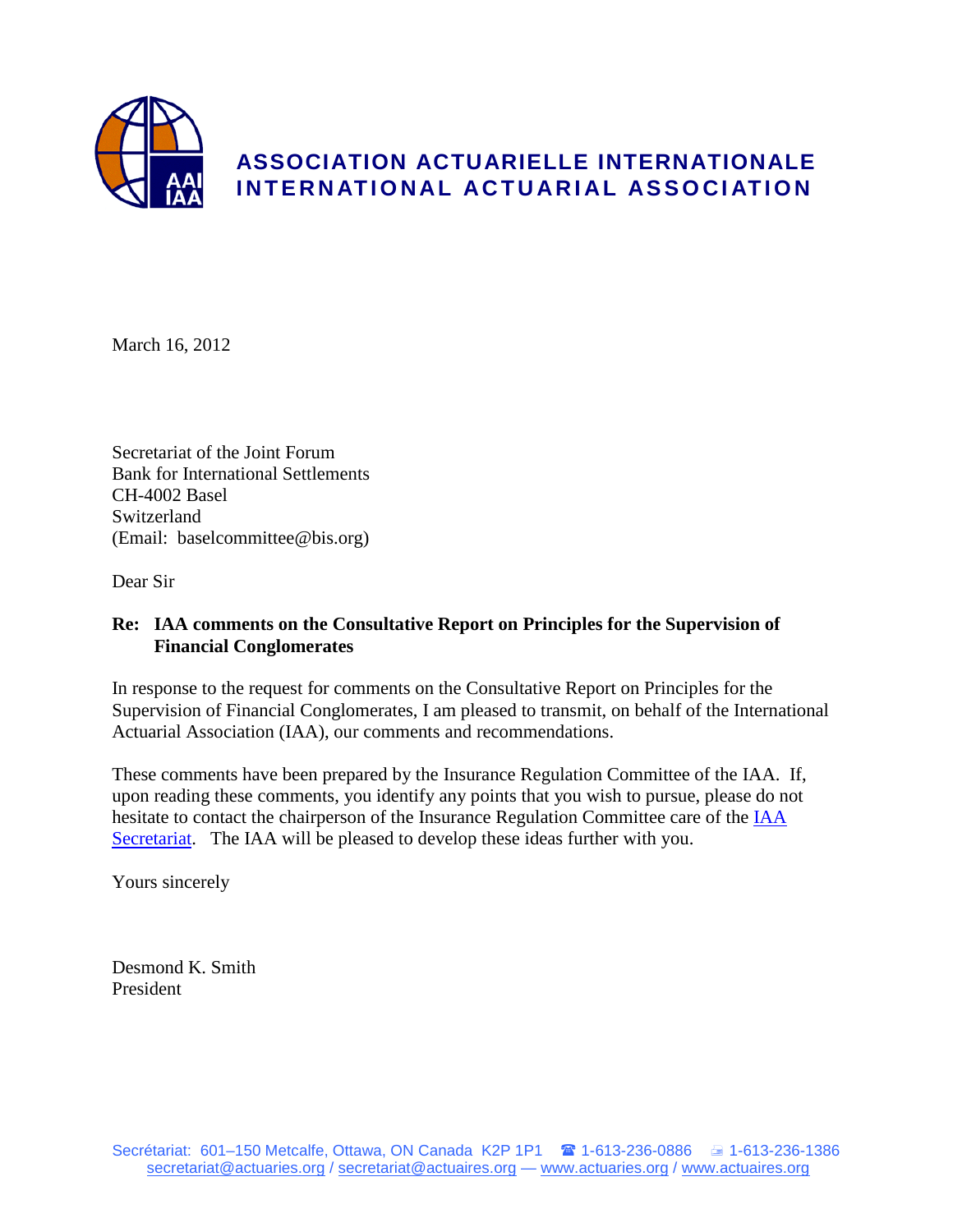# **A Commentary on the Consultative Report on PRINCIPLES FOR THE SUPERVISION OF FINANCIAL CONGLOMERATES Released by the Joint Forum: December 2011**

### **International Actuarial Association and its Due Process**

The International Actuarial Association (the "IAA") represents the international actuarial profession. Our sixty-four Full Member actuarial associations, listed in an Appendix to this statement, represent more than 95% of all actuaries practicing around the world. The IAA promotes high standards of actuarial professionalism across the globe and serves as the voice of the actuarial profession when dealing with other international bodies on matters falling within or likely to have an impact on the areas of expertise of actuaries.

The IAA is pleased to be given the opportunity to provide input to the Joint Forum on its consultative document. These comments have been prepared by the Insurance Regulation Committee, the members of which are listed in an Appendix to this statement. It has also been subject to the due process required for it to constitute a formal view of the IAA, and will be posted to the IAA's official web site.

### **General Comments**

The difference in business models between banks, insurance and securities needs to be carefully considered. Applying the same regulation to each sector and business model may well limit desirable diversity and reinforce pro-cyclicality. It should be clearly identified that applying the same regulation to each sector may work negatively for financial stabilization.

The Internal Review suggested that the principles needed updating to reflect industry developments and to provide greater focus on special purpose entities and holding companies of financial conglomerates. For this purpose, these principles should focus on the particular governance and risk management of financial conglomerates. Since the purpose of the Review is not about fulfilling the regulatory gaps between sectors, the articles which do not relate to financial conglomerates should be removed from the principles. Should these articles not be removed, proper revisions would then be necessary.

Suitability of the international framework for conglomerates is also important for markets which are dominated by subsidiaries of overseas companies. International firms would like to be able to use assets in subsidiaries to meet unexpected claims elsewhere in the group. Restrictions on an international parent repatriating surplus capital, to help other parts of their global operations, should not be unreasonable. Nevertheless, a small country regulator may wish to ensure that there are sufficient safeguards for their customers.

### **Comments on each article**

### **Implementation criteria 1(b)**

The definition of "unsuitable persons" should be added to the glossary. Can corporations be "persons" in this context? Would a person with no or limited financial experience be considered "unsuitable"?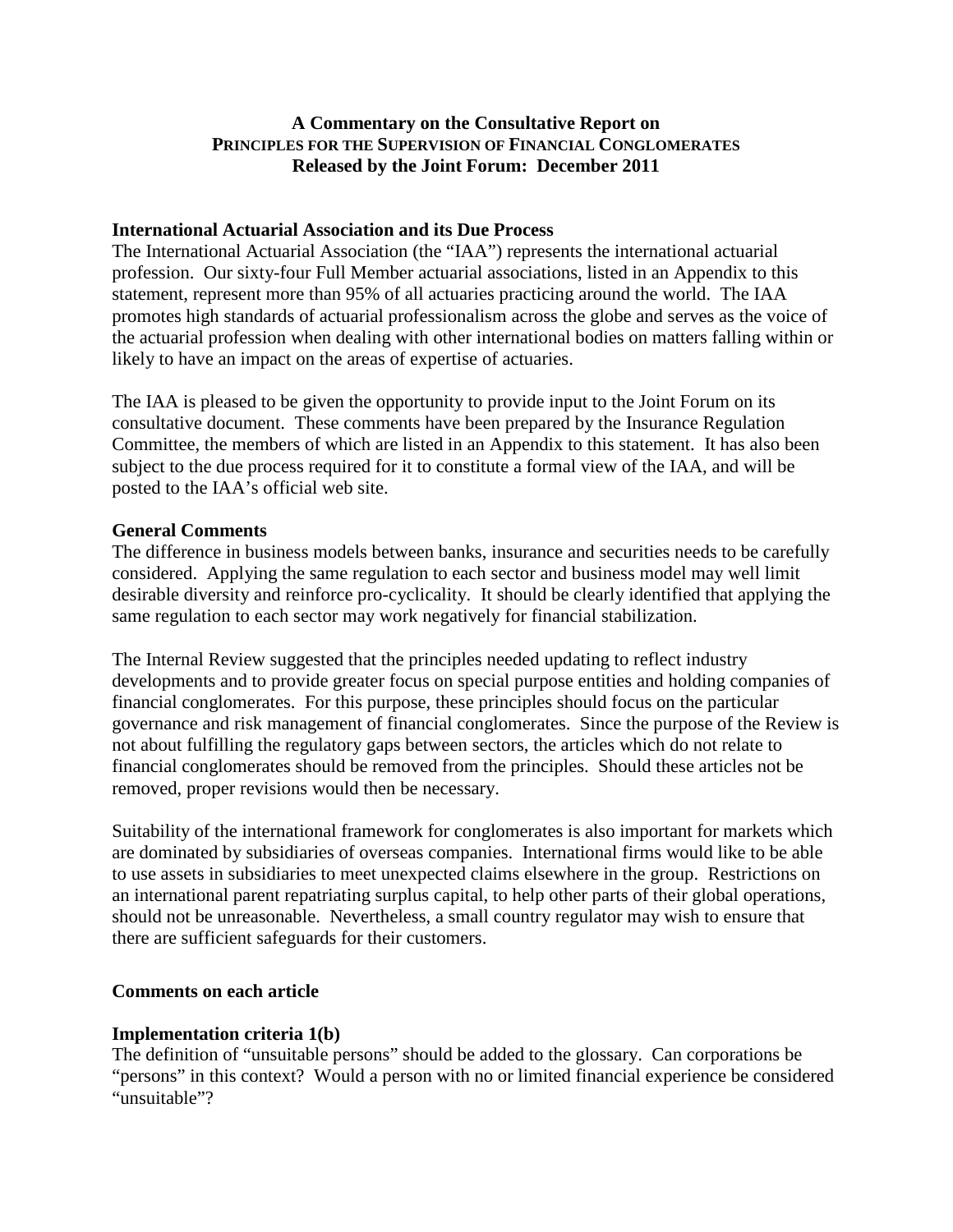## **Principle 2**

We think that "enable" should be replaced by a stronger verb, such as "mandate", as this is essential to the purpose of this entire principles document.

### **Explanatory comments 3.2 last sentence**

There should be some mention of a due process to adjudicate disputed decisions.

### **Implementation criteria 4(a)**

We do not think acquiring resources is always practical, therefore add: "or subcontract" after "Supervisors should have adequate levels of financial resources to acquire and maintain…".

### **Implementation criteria 4(b)**

The ongoing supervision of financial conglomerates will be currency unit-intensive. This level of supervision does not exist today. Can suggestions for funding such supervision be included?

### **Implementation criteria 5(c)**

We do not see how this will work with entities operating across multiple jurisdictions. Will legislation have to be proposed and enacted that allows the local jurisdiction's regulations to be superseded?

### **Explanatory comments 5.2**

Guidance would be helpful for the criteria to determine the "largest" part of the conglomerate, i.e., based on the most assets, most earnings, most risk, biggest market share in a jurisdiction, etc.

### **Principle 7**

Should this not be the function of the Joint Forum? If each set of regulators supervising a financial conglomerate established its own standards, then the desired level of uniformity would not be achieved.

### **Principle 10**

Should each member of the group have a required capital level based on a consistent risk tolerance?

### **Explanatory comments 10.7**

What is the specific intent of this explanatory comment?

### **Principle 11**

In addition to a transparent organizational and managerial structure, should "risk-sharing" arrangements be added? Risk-sharing contracts/treaties exist and are not part of an ownership structure or management chart.

### **Implementation criteria 11(d)**

To the end of the sentence add "and risk sharing agreements".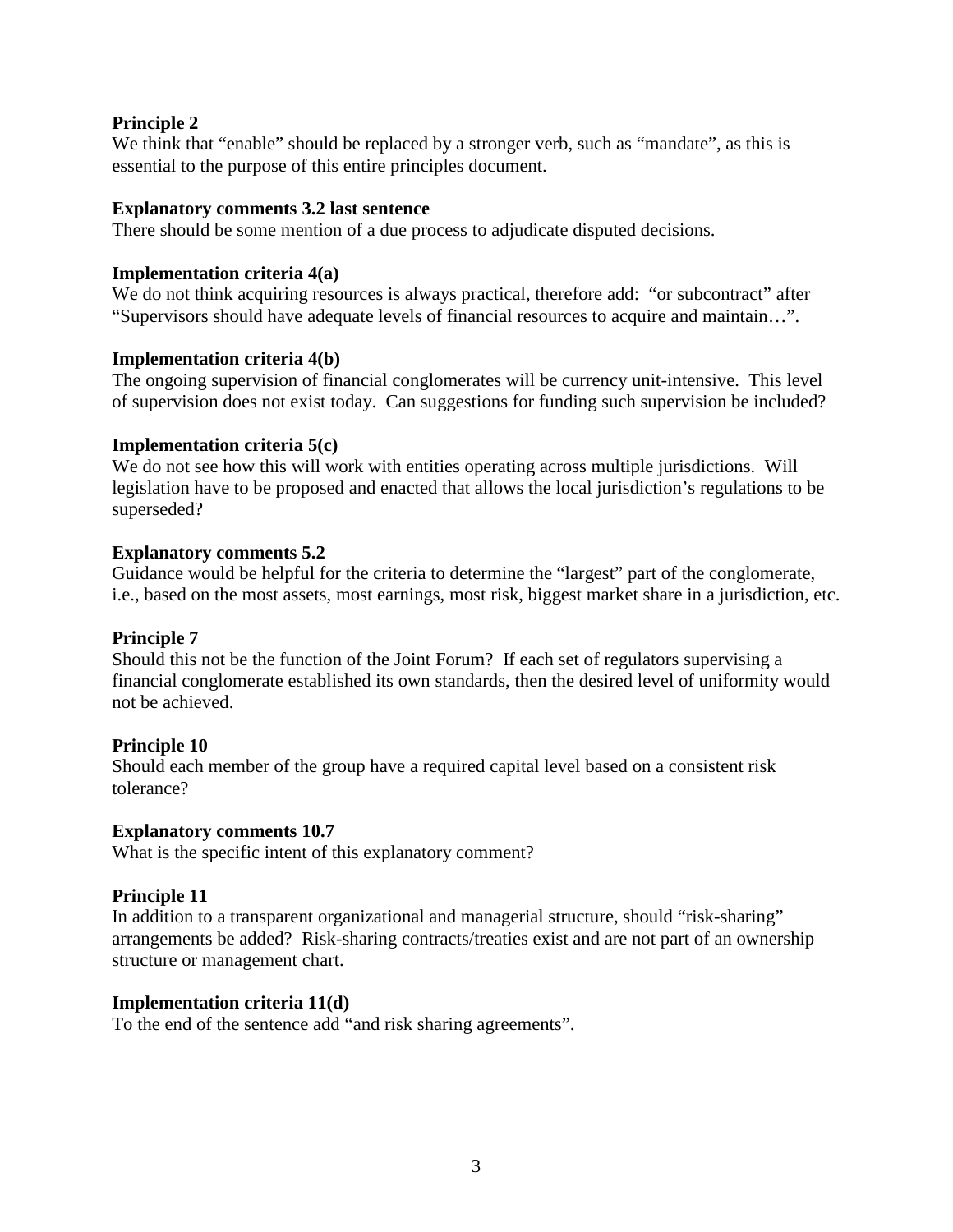## **Principle 13**

In our opinion, the Board should not be doing this; this is the responsibility of senior management. Rather than define it, the Board should review and approve the strategy and risk appetite of the financial conglomerate, and ensure it is in enacted.

### **Implementation criteria 14(a)**

We think this is a good idea. Many practices can be judged as appropriate or inappropriate, but we think there will be many layers of gray in between. The Joint Forum should identify practices that are appropriate and inappropriate so that interpretation and enforcement will be consistent for all financial conglomerates. In addition, regulators can serve a valuable function for encouraging and highlighting better emerging practice.

## **Implementation criteria 14(c)**

In addition to "entities", "counterparties" should be added. These counterparties are all covered under these principles and are regulated by the same supervisors.

## **Implementation criteria 15(d)**

It would be helpful to define what is meant by an "independent" review process; i.e., by an audit firm, a consulting firm, a unit of the financial conglomerate that is not in a related business unit (e.g., Internal Audit)?

## **Implementation criteria 15(i)**

Since the causes which make the capital position fall below the internal capital target can be varied, identifying the actions beforehand can lead to the possibility of failing to take appropriate actions. Therefore, this article should be revised to read: "Supervisors should require that the capital planning process identify the possible actions that management is expected to take when its capital position falls below, or is anticipated to fall below, its internal capital target. Proper actions would include communication amongst the related sections as to the cause and required actions when the capital position falls below its internal capital target."

### **Implementation criteria 15(k)**

While it is understandable to not rely on receipts from a sister company in a period of distress, the guarantee should be considered an obligation when looking at the sister company.

# **Principle 26**

The different entities in different jurisdictions will be subject to different stresses. Therefore, the impact of each unique stress should be applied to the entire conglomerate to understand the impact of diversification. It should also be recognized that there are multiple stresses that may occur concurrently across sectors and territories; these impacts should be measured as well.

### **Explanatory comments 28.2**

Given that the information obtained by the supervisory process contains highly confidential information, procedures are needed to ensure the confidential sharing of that information with other regulators. Consideration should be given to the fact that sharing such information publicly could impact the market and market behaviour. Given that disclosure is important to protect policyholders, there nonetheless remains the possibility of harm to interests of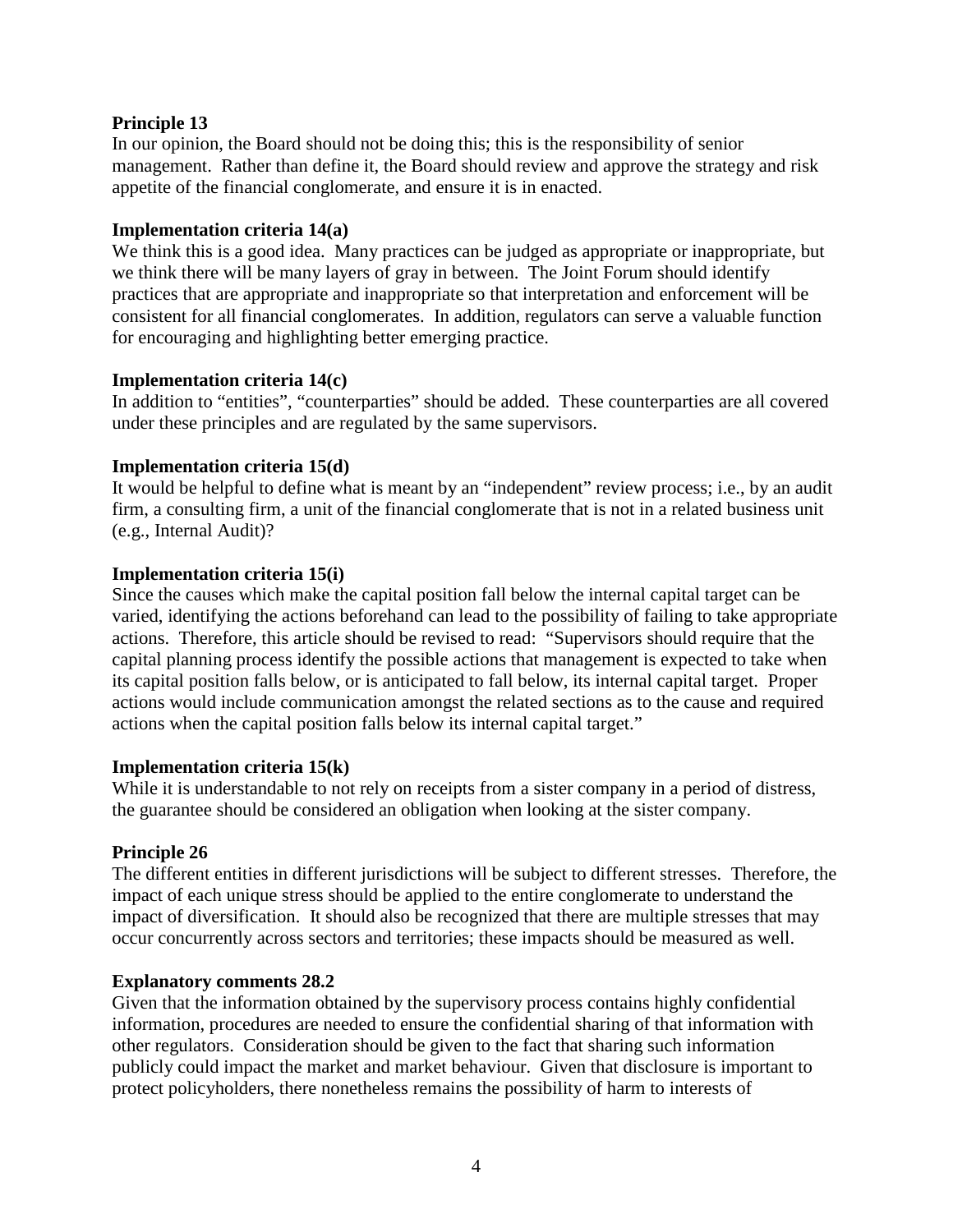policyholders through reputation risk caused by disclosure. Careful discussion is necessary on the treatment of items to be disclosed or not to be disclosed.

Therefore, we suggest the following phrase be added at the end of the original sentence: "as long as the disclosure does not negatively impact on confidentiality and the protection of policyholders."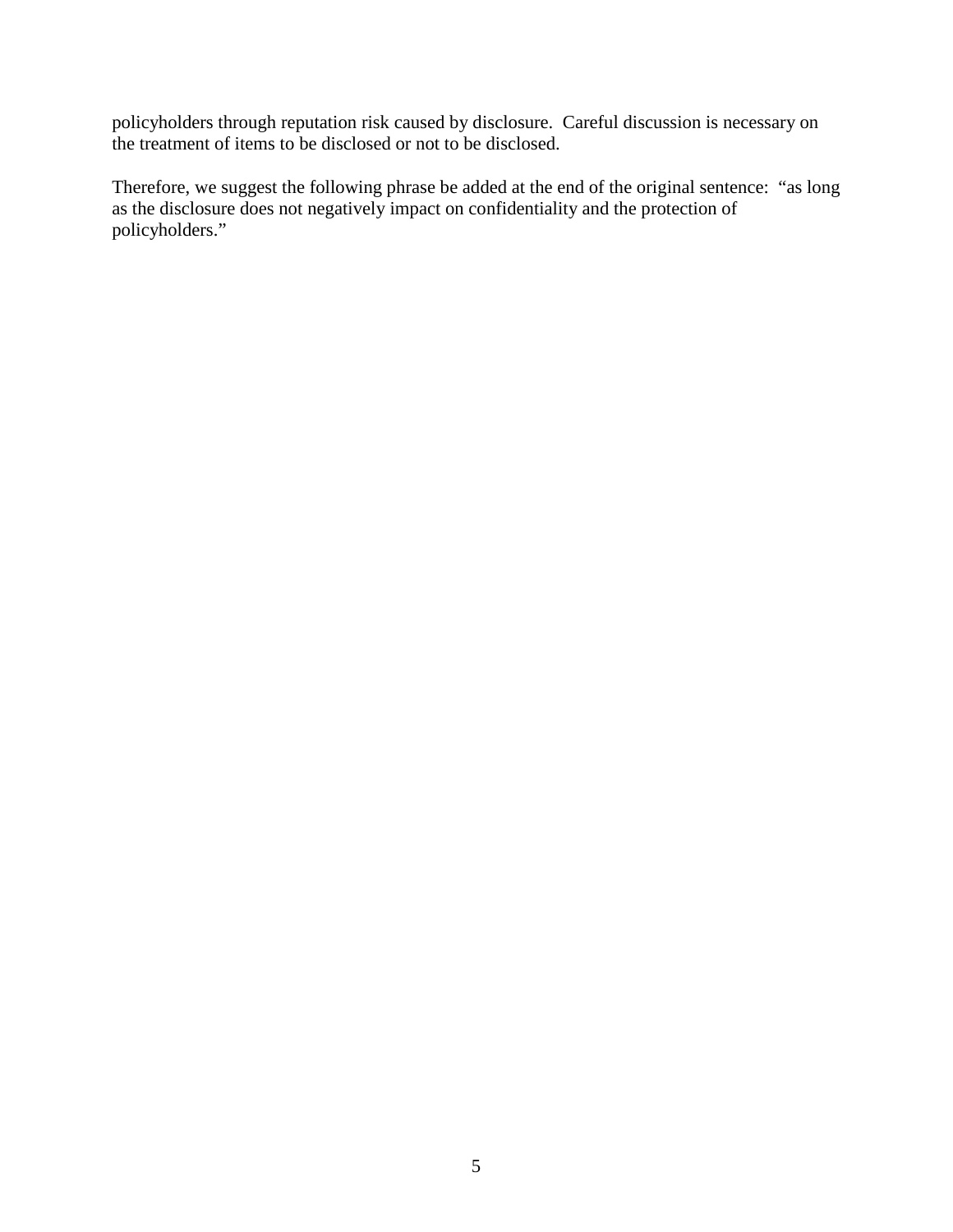#### **Members of the IAA Committee on Insurance Regulation**

Toshihiro Kawano Chairperson Lutz Oehlenberg Co-Vice-Chairperson James E Rech Co-Vice-Chairperson Gorakh Nath Agarwal **Institute of Actuaries of India** Igotz Aubin Institut des Actuaires en Belgique Gintaras Bakštys Lietuvos aktuariju draugija Maja Benko Slovensko Aktuarsko Drustvo Andrew Chamberlain **Institute and Faculty of Actuaries** Benoît Courmont **Institut des Actuaires** Angel Crespo Rodrigo **Instituto de Actuarios Españoles** Kris DeFrain Casualty Actuarial Society Marius Du Toit **Marius Du Toit Actuarial Society of South Africa** Shinsuke Hashizume Institute of Actuaries of Japan Patrick Gerard Healy Society of Actuaries in Ireland Thomas Karp **Actuaries Institute Australia** Philipp Keller Association Suisse des Actuaires Esko Kivisaari Suomen Aktuaariyhdistys Jolanta Krastina Latvijas Aktuaru Asociacija Helena Kudlakova Slovenska Spolocnost Aktuarov En-Kuei Liu Actuarial Institute of Chinese Taipei Deana Macek **Hrvatsko Aktuarsko Drustvo** Helge-Ivar Magnussen Den Norske Aktuarforening<br>
Ana Maria Martins Pereira **Den Norske Aktuarforening**<br>
Instituto dos Actuários Portugueses Instituto dos Actuários Portugueses Lutz Oehlenberg Deutsche Aktuarvereinigung e.V. (DAV) Gennaro Olivieri **Istituto Italiano degli Attuari** Gábor Ferenc Pásztor Magyar Aktuárius Társaság Godfrey Perrott Society of Actuaries Frank Rasmussen Den Danske Aktuarforening Norma Alicia Rosas Rodríguez Colegio Nacional de Actuarios A.C. Richard Roth Jr. Conference of Consulting Actuaries Kyle Martin Rudden **Caribbean Actuarial Association** David K. Sandberg **American Academy of Actuaries** American Academy of Actuaries Arne Sandström Svenska Aktuarieföreningen John Laurence Smith New Zealand Society of Actuaries Jacques Tremblay Canadian Institute of Actuaries H.W.M. Van Broekhoven **Het Actuarieel Genootschap** Lucia Chona Ventura **Actuarial Society of the Philippines** Actuarial Society of the Philippines Eret Võsa Eesti Aktuaaride Liit Igor Zoric Udruženje Aktuara Srbije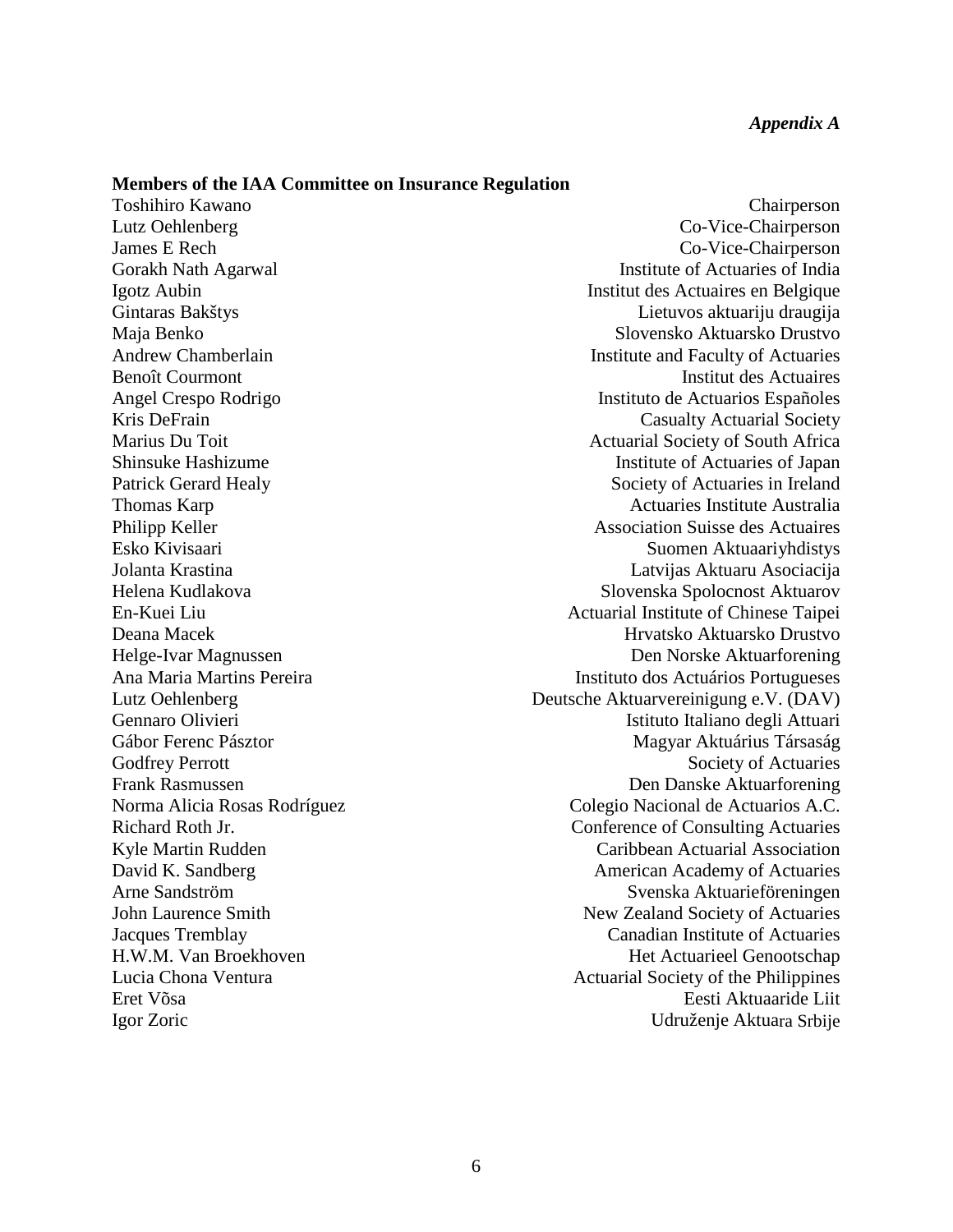### **Full Member Associations of the IAA**

Caribbean Actuarial Association Consejo Profesional de Ciencias Económicas de la Ciudad Autónoma de Buenos Aires (Argentina) Actuaries Institute Australia (Australia) Aktuarvereinigung Österreichs (AVÖ) (Austria) Institut des Actuaires en Belgique (Belgique) Aktuarsko Drustvo U Bosni I Hercegovini (Bosnia and Herzegovina) Instituto Brasileiro de Atuária (IBA) (Brazil) Bulgarian Actuarial Society (Bulgaria) Canadian Institute of Actuaries/Institut Canadien des Actuaires (Canada) China Association of Actuaries (China) Actuarial Institute of Chinese Taipei (Chinese Taipei) Institut des Actuaires de Côte d'Ivoire (Côte D`Ivoire) Hrvatsko Aktuarsko Drustvo (Croatia) Cyprus Association of Actuaries (Cyprus) Ceská Spolecnost Aktuárù (Czech Republic) Den Danske Aktuarforening (Denmark) Egyptian Society of Actuaries (Egypt) Eesti Aktuaaride Liit (Estonia) Suomen Aktuaariyhdistys (Finland) Institut des Actuaires (France) Deutsche Aktuarvereinigung e.V. (DAV) (Germany) Hellenic Actuarial Society (Greece) Actuarial Society of Hong Kong (Hong Kong) Magyar Aktuárius Társaság (Hungary) Félag Islenskra Tryggingastærðfræðinga (Iceland) Institute of Actuaries of India (India) Persatuan Aktuaris Indonesia (Indonesia) Society of Actuaries in Ireland (Ireland) Israel Association of Actuaries (Israel) Istituto Italiano degli Attuari (Italy) Institute of Actuaries of Japan (Japan) Japanese Society of Certified Pension Actuaries (Japan) The Actuarial Society of Kenya (Kenya) Latvijas Aktuaru Asociacija (Latvia) Lebanese Association of Actuaries (Lebanon) Lietuvos Aktuariju Draugija (Lithuania) Persatuan Aktuari Malaysia (Malaysia) Colegio Nacional de Actuarios A.C. (Mexico) Association Marocaine des Actuaires (Morocco) Het Actuarieel Genootschap (Netherlands) New Zealand Society of Actuaries (New Zealand) Den Norske Aktuarforening (Norway) Pakistan Society of Actuaries (Pakistan)